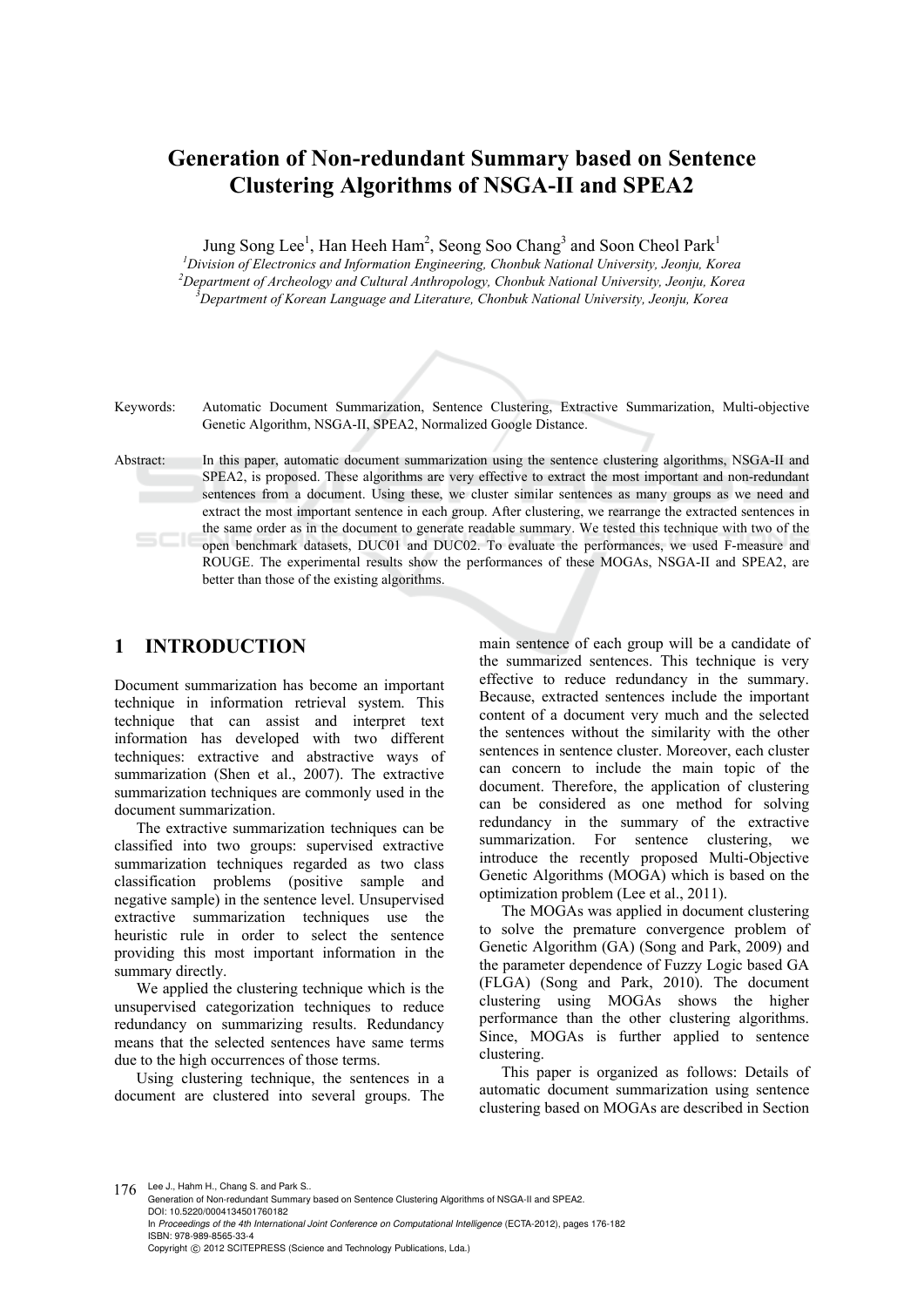2. Experiment results are given in Section 3. Conclusions and future work are given in Section 4.

# **2 AUTOMATIC DOCUMENT SUMMARIZATION USING SENTENCE CLUSTERING BASED ON MOGA**

First of all, we defined sentence clustering problem as the Multi-Objective Optimization Problem (MOOP) (Censor, 1977) with two cluster validity indices. MOOP is to find the optimal solutions using several objective functions. This offers us a chance to solve the premature convergence of GA because when one objective function traps into the local optimal solution, the other objective function can interrupt it. To solve MOOP, various algorithms were suggested. However, there are certain limitations (Konak et al., 2006). In this paper, NSGA-II (Deb et al., 2002) and SPEA2 (Zitzler et al., 2002) are adopted among the MOGAs to solve this problem of MOOP.



Figure 1: Procedure of automatic document summarization using sentence clustering based on MOGAs.

The procedure of our summarization system based on MOGAs is shown in Figure 1. First, sentences are represented by using IR techniques (Sentence Segmentation, Stop Word Remove, Porter's Stemming). Second, the sentences are clustered by using MOGAs, NSGA-II and SPEA2, to reduce the redundancy. Then, the sentences which are the weightiest terms in clusters are selected. Finally, the selected sentences are rearranged as in the document for reading.

#### **2.1 Sentence Representation and Similarity Measure between Sentences**

In most existing document clustering algorithms, documents are represented using the Vector Space Model (VSM). The representation and similarly using VSM is not very efficient for sentence. So, we have applied another sentence representation and similarly techniques. Each sentence  $S_n$  is defined by:  $S_n = \langle T_{n,1}, T_{n,2}, \dots, T_{n,m} \rangle$ , where *m* is the number of indexed terms in a sentence  $S_n$ . That is, a sentence  $S_n$ is represented as sequence of terms existing in the document.

Next, we present a method to measure similarity between sentences using the Normalized Google Distance (NGD) (Cilibrasi and Vitányi, 2007). NGD takes advantage of the number of hits returned by Google search engine to compute the semantic distance between two sentences.

NGD is defined the global and local similarity measure between terms in sentences. First, the global similarity measure between terms  $t_i$  and  $t_j$  is defined by the formula:

$$
\text{NGD}_g(t_i, t_j) = \frac{\max\{\log(f_g(t_i))\log(f_g(t_j))\} - \log(f_g(t_i, t_j))}{\log N_{google} - \min\{\log(f_g(t_i))\log(f_g(t_j))\}},\tag{1}
$$

where  $f_{\varrho}(t_i)$  and  $f_{\varrho}(t_i)$  denote for the numbers of web pages containing the search terms  $t_i$  and  $t_j$ respectively.  $f_e(t_i, t_j)$  is the number of web pages containing both terms  $t_i$  and  $t_j$ .  $N_{\text{google}}$  is the total number of web pages indexed by Google search engine.

Using the definition of global similarity measure between terms as Equation (1), the global sentence similarity measure between sentences  $S_k$  and  $S_l$  is given by:

$$
sim_g(S_k, S_l) = \frac{\sum_{t_i \in S_k} \sum_{t_j \in S_l} \text{NGD}_g(t_i, t_j)}{m_i m_j},
$$
 (2)

where  $m_i$  and  $m_j$  represent the numbers of terms in sentences  $S_k$  and  $S_l$  respectively.

Similarly, the local similarity measure between terms  $t_i$  and  $t_j$  is defined by:

$$
\text{NGD}_l(t_i, t_j) = \frac{\max\{\log(f_l(t_i)), \log(f_l(t_j))\} - \log(f_l(t_i, t_j))}{\log N_{google} - \min\{\log(f_l(t_i)), \log(f_l(t_j))\}},\tag{3}
$$

where  $f_i(t_i)$  and  $f_i(t_j)$  denote the numbers of sentences containing terms  $t_i$  and  $t_j$ , respectively, in document  $D$ .  $f_i(t_i, t_j)$  is the number of sentences containing both  $t_i$  and  $t_j$ , and  $n$  is the total number of sentences in document *D*. Also, using Equation (3), the local sentence similarity measure is given by: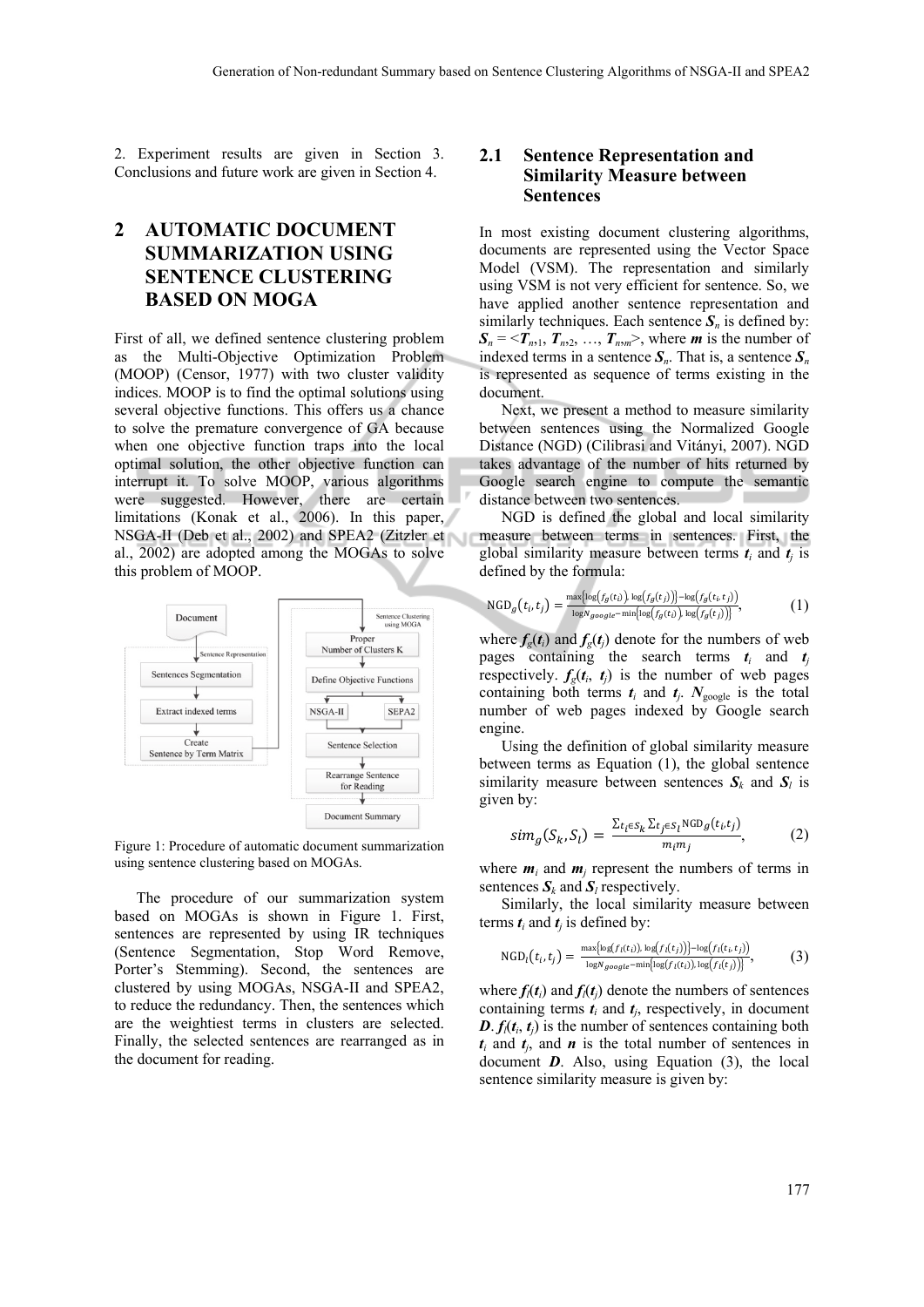$$
sim_l(S_k, S_l) = \frac{\sum_{t_i \in S_k} \sum_{t_j \in S_l} \text{NGD}_l(t_i, t_j)}{m_i m_j}, \tag{4}
$$

Finally, the overall sentence similarity measure between sentences  $S_k$  and  $S_l$  is defined as a product of global and local similarity measures:

$$
sim_{NGD}(S_k, S_l) = sim_g(S_k, S_l) \times sim_l(S_k, S_l), \qquad (5)
$$

#### **2.2 Generating the Proper Number of Clusters**

The number of clusters (topics) in each document is not given before summarization. Thus, we need to determine the proper number of cluster a prior. For this, we used the approach based on the distribution of terms in the sentences which are defined as:

$$
k = n \frac{|d|}{\sum_{i=1}^{n} |S_i|} = n \frac{|U_{i=1}^n S_i|}{\sum_{i=1}^{n} |S_i|},
$$
(6)

where |*d*| is the number of terms in document *d* and *n* is number of sentences in *d*. Authors of the paper (Aliguliyev, 2009) provide two cases in which the numbers of clusters are bounded to the  $k$ , for clustering *n* sentences. That is, we always have  $1 \leq k$  $\leq n$ . The definition of (6) gives the interpretation of *k* as the proper number of clusters in terms of average number of terms. Once cluster number is determined by this way, MOGAs is implemented in our study for sentence clustering.

## **2.3 Define MOOP for Sentence Clustering**

MOOP for the sentence clustering is defined as: arg max<sub> $C_i \in P$ </sub> $(F_{CH}(C_i) \wedge F_{DB}(C_i))$ , where **CH** and **DB** are represented as CH index (Calinski and Harabasz, 1974) and DB index (Davies and Bouldin, 1979) for the objective functions of MOGAs. *P* is the population and  $P = \{C_1, C_2, \ldots, C_i, \ldots, C_n\}$ .  $C_i$  is a chromosome and  $C_i = \{CN_1, CN_2,..., CN_j,..., CN_m\}.$  $CN<sub>i</sub>$  is the cluster number assigned to a sentence and  $1 \leq C N_i \leq K$ , *n* is the number of chromosomes in a population,  $m$  is the number of sentences and  $K$  is the number of clusters.

# **2.4 Chromosome Encoding and Evolution Principles**

Each chromosome in the population is initially encoded by a number of *m* genes with an integer value in the range  $1 \sim K$ . *m* is the number of sentences in a document and  $K$  is the number of clusters. For example, assuming that  $m = 9$ ,  $K = 3$ and  $C_i = \{2, 3, 1, 1, 1, 2, 3, 3, 1\}$ , the first sentence is allocated to the second cluster, the second sentence to the third cluster and so on.

The time complexities of NSGA-II and SPEA2 are  $O(MN^2)$  and  $O(MN^2 \log N)$  respectively. Where, *M* is the number of objective functions and *N* is the population size. MOGAs using the cluster valid indices as the objective functions require the higher computational complexity. So, we have applied the simple cluster validity indices CH index and DB index for the sentence clustering using MOGAs. And multi-point crossover and uniform mutation are adopted in the evolution operators.

## **2.5 Objective Functions**

When CH index is the maximum value by using inter-group variance and between-group variance, clustering result is good cluster. CH index is given by:

$$
CH = \frac{(B/n-k)}{(W/k-1)},
$$
 (7)

where **B** stands for *Between Group Sum of Squares* and **W** stands for *Within Group Sum of Squares*. *n* is the number of sentences,  $k$  is the number of clusters.

DB index is based on similarity measure of clusters (**R***ij*) whose bases are the dispersion measure of a cluster  $(s_i, s_j)$  and the cluster dissimilarity measure (**d***ij*). In similarity, maximum value is considered as the good cluster when the cluster is evaluating with the cosine similarity. DB index given by:

$$
DB = \frac{1}{n_c} \sum_{i=1}^{n_c} R_i,
$$
\n(8)

Subsequently,  $\mathbf{R}_i$  is:

$$
R_i = \max(R_{ij}), i \text{ and } j = 1 \cdots n_c. \tag{9}
$$

**R***ij* defined as:

$$
R_{ij} = \frac{s_i + s_j}{d_{ij}},\tag{10}
$$

where  $n_c$  is number of clusters.  $s_i$  and  $s_j$  are the average similarities of sentences in cluster centroids,  $\boldsymbol{i}$  and  $\boldsymbol{j}$  respectively.  $\mathbf{d}_{ij}$  is the dissimilarity between the cluster centroids, *i* and *j*.

#### **2.6 Sentence Clustering using NSGA- II and SPEA2**

Various MOGAs have been used in many applications and their performances are tested in several studies, i.e., PESA, NSGA-II, SPEA2 and etc. NSGA-II and SPEA2 are easy to implement and don't have parameter for diversity in a population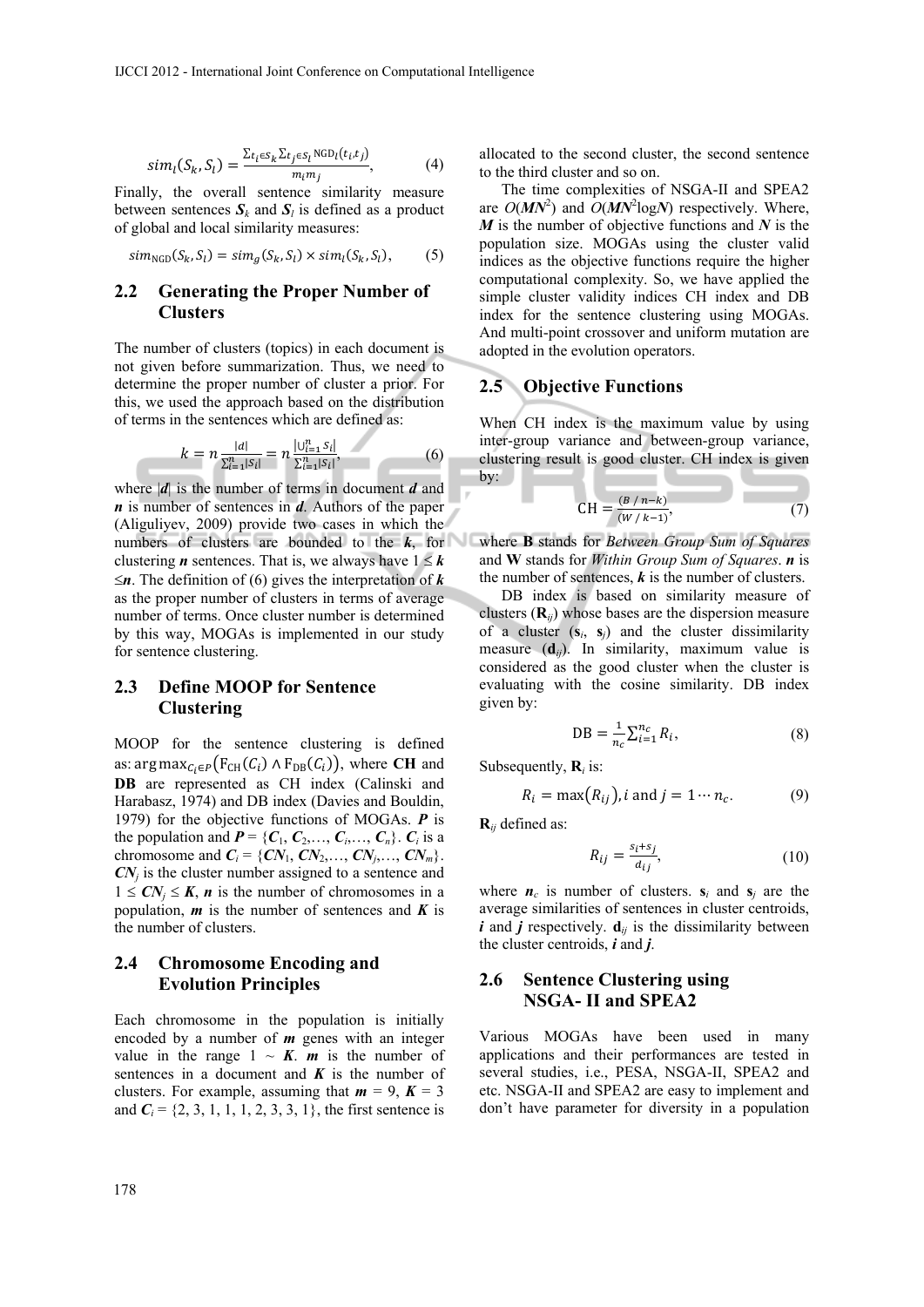(Konak et al., 2006). So, we applied these algorithms to sentence clustering. In MOGAs, the solution set contain a large number of solutions. That is, sentence clustering using the MOGAs does not return a single cluster solution. The identification of promising solutions from the solution set has been investigated in several papers called Decision Maker (DM). But, these techniques are very difficult. So, we manually select one of the best cluster solutions in the Pareto optimal solution set (Censor, 1977).

The procedure of sentence clustering using NSGA-II and SPEA2 are given as follows.

#### *Sentence Clustering Procedure using NSGA-II*

- **Step 1:** Create initially a population  $P_0$ , Set population size N and Set generation t=0
- **Step 2:** Calculate the objective functions (CH and DB index) of each solutions in  $P_t$
- **Step 3:** Create offspring population  $Q_t$
- **Step 4:** Set  $R_t = P_t + Q_t$
- **Step 5:** Calculate the objective functions (CH and DB index) of each solutions in  $R_t$
- **Step 6:** Identify the non-dominated fronts  $F_1, F_2, \ldots, F_k$  in  $R_t$
- **Step 7:** Calculate Crowding distance of the solutions in each  $F_k$
- **Step 8:** Apply evolution operators to  $P_{t+1}$  to create offspring population  $Q_{t+1}$
- **Step 9:** If the stopping criterion is satisfied, stop and return Pt, else Set t=t+1, and go **Step** 4

#### *Sentence Clustering Procedure using SPEA2*

- **Step 1:** Create initially a population  $P_0$ , Set archive  $E_0$ , Set population size N, Set archive size  $N_E$  and Set generation t=0
- **Step 2:** Calculate the objective functions (CH and DB index) of each solutions in  $P_t + E_t$
- **Step 3:** Calculate the fitness of each solutions in  $P_t + E_t$
- **Step 5:** Copy all non-dominated solutions in  $P_t + E_t$  to  $E_{t+1}$ using the truncation operator
- **Step 6:** If the stopping criterion is satisfied, stop and return  $E_{t+1}$ , else go on
- **Step 7:** Select parents from  $E_{t+1}$  and Apply evolution operators to the parents to create offspring  $N_{P}$ population
- **Step 8:** Copy offspring to  $P_{t+1}$ , Set t=t+1, go **Step** 2

# **2.7 Sentence Selection and Rearrangement of Sentences for Reading**

To select the important sentence in a sentence cluster, we use the weights of sentences in each cluster proposed in the paper of Pavan and Pelillo (2007). The Weight of Sentence  $S_i$  in sentence cluster  $C_p$  will be defined by the following recursive formula as:

$$
WOS_{C_p}(S_i) = \begin{cases} 1, & \text{if } |C_p| = 1\\ \sum_{S_j \in C_p} \Phi_{C_p}(S_j, S_i) W_{C_p}(S_j), & \text{otherwise} \end{cases}
$$
 (11)

Where,  $C_p$  is nonempty sentence cluster and  $S_i$ ,  $S_j$ are sentences in *Cp*.

Subsequently,  $\Phi_{C_p}(S_i, S_i)$  is:

$$
\Phi_{C_p}(S_j, S_i) = \text{sim}_{\text{NGD}}(S_j, S_i) - \text{awdeg}_{C_p}(S_j). \tag{12}
$$

And *awdeg*<sub>*C<sub><i>p*</sub></sub>( $S$ <sub>*j*</sub>) is:</sub>

$$
awdeg_{C_p}(S_j) = \frac{1}{|C_p|} \sum_{S_i \in C_p} sim_{\text{NGD}}(S_j, S_i). \tag{13}
$$

Consequently, top ranked sentences are selected in sentence cluster with reversed order of  $WOS_{Cp}$  value.

The summary is provided by compounding the important sentences extracted from each sentence cluster. But, it is needed to rearrange the sentences for reading. Each sentence cluster has the information of the indices of the sentences which are the same as the sequence order as in a document.

After selecting the utmost weighted sentences in the clusters, we sort the sentences with their indices and then return the sentences in the sorted order. Figure 2 shows the procedure or the sentence rearrangement.



Figure 2: Rearrangement of the sentences selected from each cluster.

# **3 EXPERIMENT RESULTS**

#### **3.1 Datasets and Evaluation Metrics**

We conduct our method of MOGAs for extractive summarization on two document datasets DUC01 and DUC02 and the corresponding 100-word summaries generated for each document. The DUC01 and DUC02 as the most-widely adopted benchmark datasets in the document summarization are the open source datasets published by Document Understanding Conference (http://duc.nist.gov). The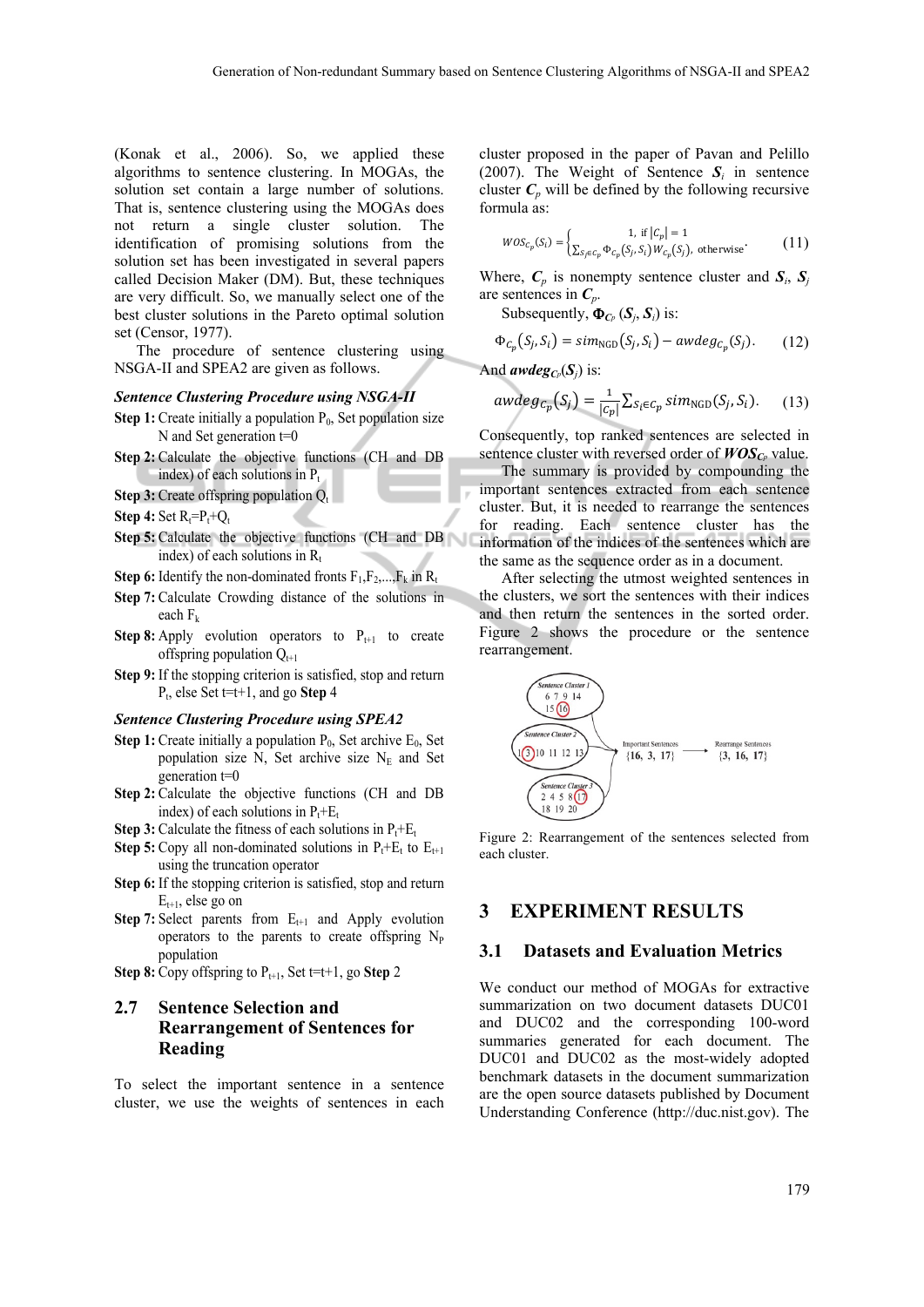DUC01 and DUC02 contain 147 and 567 documents-summary pairs respectively. These datasets are clustered into 30 and 59 topics, respectively. In those document datasets, stop word removal and the terms were stemmed using Porter's stemming.

To evaluate the performances of the algorithms, we use two measurements. The first measurement is *F-measure* (Fragoudis, 2005) which uses a generic metric to evaluate the performance of IR. The second measurement is the *ROUGE* toolkit (Lin et al., 2003). It has been shown that *ROUGE* is very effective for measuring document summarization and it measures the summary quality too by counting the overlapping units between reference summary and candidate summary. And the number of population in MOGAs is 300. These algorithms are terminated when the number of generations reaches 1000 or when the iterations without improvement consecutively reach 20.

## **3.2 Performance and Discussion**

In this section, we compare the summary performances of MOGAs with those of other five methods, such as CRF (Shen et al., 2007), Manifold–Ranking (Wan et al., 2007), NetSum (Svore et al., 2007), QCS (Dunlavy et al., 2007), and SVM (Yeh et al., 2004) which are widely used in the automatic document summarization. Table 1 and Table 2 show the results of all the methods in terms *F-measure*, *ROUGE*-1 and *ROUGE*-2 metrics on DUC01 and DUC02 datasets, respectively.

From Table 1 and Table 2, we can see that the performances of MOGAs (NSGA-II and SPEA2) are better than those of other five methods in terms of *F-measure*, *ROUGE*-1 and *ROUGE*-2.

| Table 1: Summarization performance on DUC01 dataset. |  |  |  |
|------------------------------------------------------|--|--|--|
|------------------------------------------------------|--|--|--|

| Methods             | F-measure | ROUGE-1 | ROUGE-2 |
|---------------------|-----------|---------|---------|
| NSGA-II             | 0.49821   | 0.49620 | 0.19878 |
| SPEA <sub>2</sub>   | 0.49125   | 0.48072 | 0.19247 |
| <b>CRF</b>          | 0.46405   | 0.45525 | 0.17665 |
| Manifold<br>Ranking | 0.43365   | 0.42865 | 0.16354 |
| NetSum              | 0.47014   | 0.46231 | 0.16698 |
| OCS                 | 0.44192   | 0.43852 | 0.18457 |
| <b>SVM</b>          | 0.44628   | 0.43254 | 0.17002 |
|                     |           |         |         |

Table 2: Summarization performance on DUC02 dataset.

| Methods             | F-measure | ROUGE-1 | ROUGE-2 |
|---------------------|-----------|---------|---------|
| NSGA-II             | 0.48312   | 0.47568 | 0.13456 |
| SPEA <sub>2</sub>   | 0.47528   | 0.47001 | 0.13012 |
| <b>CRF</b>          | 0.46003   | 0.44401 | 0.10873 |
| Manifold<br>Ranking | 0.41926   | 0.42536 | 0.10528 |
| NetSum              | 0.46158   | 0.45562 | 0.11254 |
| OCS                 | 0.42116   | 0.45002 | 0.10547 |
| <b>SVM</b>          | 0.43152   | 0.43785 | 0.10745 |

We also compare MOGAs with other five methods in Table 3. In order to show the improvements of MOGAs with other five methods, we use relative improvement as:<br>
<u>our methods</u>  $\times$  100.

Table 3: Comparison of Summarization performance.

| Datasets | Metrics | <b>CRF</b> |       | Manifold Ranking                                                                                                                                                                                                                                        |  | <b>NetSum</b> |       | OCS.    |       | <b>SVM</b> |                   |
|----------|---------|------------|-------|---------------------------------------------------------------------------------------------------------------------------------------------------------------------------------------------------------------------------------------------------------|--|---------------|-------|---------|-------|------------|-------------------|
|          |         | NSGA-II    | SPEA2 | $NSGA-H$ $SPEA2$                                                                                                                                                                                                                                        |  | NSGA-II I     | SPEA2 | NSGA-II | SPEA2 | NSGA-II I  | SPEA <sub>2</sub> |
|          |         |            |       | F-measure $ (+)7.36\% (+)5.86\% (+)14.88\% (+)13.28\% (+)5.97\% (+)4.49\% (+)12.74\% (+)11.16\% (+)11.64\% (+)10.08\% (+)11.64\% (+)11.64\% (+)11.64\% (+)11.64\% (+)10.08\% (-)11.64\% (-)11.64\% (-)11.64\% (-)11.64\% (-)11.64\% (-)11.64\% (-)1$    |  |               |       |         |       |            |                   |
|          |         |            |       | DUC01 ROUGE-1 (+)9.00% (+)5.59% (+)15.76% (+)12.15% (+)7.33% (+)3.98% (+)13.15% (+)9.62% (+)14.72% (+)11.14%                                                                                                                                            |  |               |       |         |       |            |                   |
|          |         |            |       | $ ROUGE-2 (+)12.53\% (+)8.96\% (+)21.55\% (+)17.69\% (+)19.04\% (+)15.27\% (+)7.70\% (+)4.28\% (+)16.92\% (+)13.20\% (+)13.20\% (+)16.92\% (+)17.69\% (+)19.04\% (+)19.04\% (+)19.04\% (+)19.04\% (+)19.04\% (+)19.04\% (+)19.04\% (+)19.04\% (+)19.0$  |  |               |       |         |       |            |                   |
|          |         |            |       | F-measure (+)5.02% (+)3.32% (+)15.23% (+)13.36% (+)4.67% (+)2.97% (+)14.71% (+)12.85% (+)11.96% (+)10.14%                                                                                                                                               |  |               |       |         |       |            |                   |
|          |         |            |       | DUC02 ROUGE-1 (+)7.13% (+)5.86% (+)11.83% (+)10.50% (+)4.40% (+)3.16% (+)5.70% (+)4.44% (+)8.64% (+)7.34%                                                                                                                                               |  |               |       |         |       |            |                   |
|          |         |            |       | $ ROUGE-2 (+)23.76\% (+)19.67\% (+)27.81\% (+)23.59\% (+)19.57\% (+)15.62\% (+)27.58\% (+)23.37\% (+)25.23\% (+)21.1\% (+)24.8\% (+)25.23\% (+)26.23\% (+)27.81\% (+)27.81\% (+)27.89\% (+)27.82\% (+)27.83\% (+)27.84\% (+)27.85\% (+)27.85\% (+)27.8$ |  |               |       |         |       |            |                   |

Table 4: Summarization Result of MOGAs using NGD, Cosine and Euclidean measures.

| Datasets | <b>Measures</b>         | F-measure   |             | ROUGE-1     |             | ROUGE-2     |             |
|----------|-------------------------|-------------|-------------|-------------|-------------|-------------|-------------|
|          |                         | NSGA-II     | SPEA2       | NSGA-II     | SPEA2       | NSGA-II     | SPEA2       |
|          | NGD                     | 0.49821     | 0.49125     | 0.49620     | 0.48072     | 0.19878     | 0.19247     |
|          | Cosine                  | 0.48544     | 0.48012     | 0.47251     | 0.46758     | 0.18254     | 0.18021     |
| DUC01    | Euclidean               | 0.46581     | 0.46002     | 0.45912     | 0.45012     | 0.17096     | 0.16993     |
|          | Improvement (Cosine)    | $(+)2.64%$  | $(+)2.32%$  | $(+)5.01\%$ | $(+)2.81%$  | $(+)8.90\%$ | $(+)6.80\%$ |
|          | Improvement (Euclidean) | $(+)6.96\%$ | $(+)6.79%$  | $(+)8.08\%$ | $(+)6.80\%$ | $(+)16.27%$ | $(+)13.26%$ |
| DUC02    | NGD                     | 0.48312     | 0.47528     | 0.47568     | 0.47001     | 0.13456     | 0.13012     |
|          | Cosine                  | 0.47692     | 0.46993     | 0.46553     | 0.45964     | 0.12001     | 0.11936     |
|          | Euclidean               | 0.46238     | 0.45863     | 0.45523     | 0.45008     | 0.11997     | 0.10988     |
|          | Improvement (Cosine)    | $(+)1.30\%$ | $(+)1.14%$  | $(+)2.18%$  | $(+)2.26%$  | $(+)12.12%$ | $(+)9.01%$  |
|          | Improvement (Euclidean) | $(+)4.49%$  | $(+)3.63\%$ | $(+)4.49%$  | $(+)4.43%$  | $(+)12.16%$ | $(+)18.42%$ |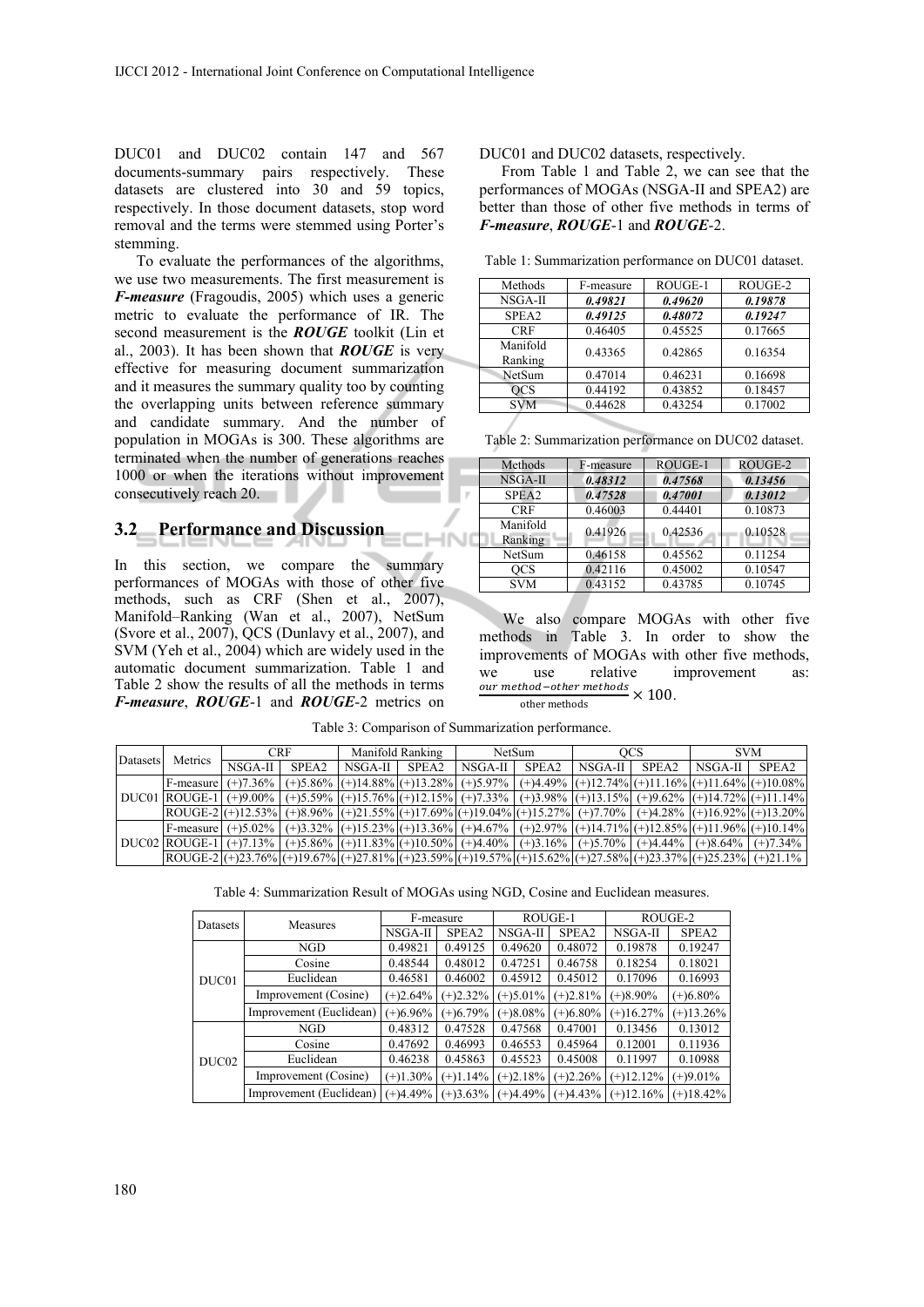The positive sign (+) stands for improvement, and the negative sign (-) stands for the opposite. In Table 3, the performances of MOGAs are about 9%, 16%, 8%, 12% and 13% higher than CRF, Manifold Ranking, NetSum, QCS and SVM respectively.

In Table 4, we compare the performances of MOGAs using different similarity measures (Cosine, Euclidean, and NGD) to test the effectiveness of the NGD-based dissimilarity measure. Consequently, MOGAs with NGD performs better than Cosine and Euclidean measures.

# **4 CONCLUSIONS**

We have presented automatic document summarization using sentence clustering based on MOGAs, NSGA-II and SPEA 2, to improve the performance of summarization. These MOGAs with the CH and DB-indexes are compared to several existing summarization methods on the open DUC01 and DUC01 datasets. Since the conventional document similarity measures are not suitable for computing similarity between sentences, a normalized Google distance is used.

Even though the MOGAs are no novelty in the methodology, these algorithms have been proved for the good clustering algorithms. Also, these are not yet been studied for the document summarization. We tested them with various methods (five summarization methods) and various datasets (DUC01 contain 147 and DUC02 contain 567) to prove their good performances. Consequently, NSGA-II and SPEA 2 showed the higher summarization performances than other methods. The performances of these MOGAs are about 9%, 16%, 8%, 12% and 13% higher than CRF, Manifold Ranking, NetSum, QCS and SVM respectively.

In the near future, we will apply semantic analysis to sentence similarity to reduce the redundancy problem. And more various cluster indices as objective functions will be tested to improve the clustering performances.

# **ACKNOWLEDGEMENTS**

This research was supported by Basic Science Research Program through the National Research Foundation of Korea (NRF) funded by the Ministry of Education, Science and Technology (No. 2012- 0002004) and partially supported by the second stage of Brain Korea 21 Project in 2012.

## **REFERENCES**

- Shen, D., Sun, J. T., Li, H., Yang, Q., and Chen, Z. 2007. Document summarization using conditional random fields. In *Proceedings of IJCAI*. 2862-2867.
- Lee, J. S., Choi, L. C., and Park, S. C., 2011. Multiobjective genetic algorithms, NSGA-II and SPEA2, for document clustering. *Communications in Computer and Information Science*. 257:219-227.
- Song, W., and Park, S. C., 2009. Genetic algorithm for text clustering based on latent semantic indexing. *Computers and Mathematics with Applications*. 57:1901-1907
- Song W., and Park, S. C., 2010. Latent semantic analysis for vector space expansion and fuzzy logic-based genetic clustering. *Knowledge and Information Systems*. 22:347-369.
- Censor, Y., 1977. Pareto optimality in multiobjective problems. *Applied Mathematics and Optimization*. 4:41-59.
- Knonak, A., Coit, D. W and Smith, A. E., 2006. Multiobjective optimization using genetic algorithms : A tutorial. *Reliability Engineering and System Safety*. 91:992-1007.
- Deb, K., Pratap, A., Agarwal, S., and Meyarivan, T., 2002. A fast elitist multiobjective genetic algorithm: NSGA-II. *IEEE Transaction on Evolutionary Computation*. 6(2):182-197.
- Zitzler, E., Laumanns, M., and Thiele, L., 2002. SPEA2: Improving the strength pareto evolutionary algorithm. *Proceedings of the EROGEN*.
- Cilibrasi, R. L., Vitányi, P. M. B., 2007. The Google similarity measure. *IEEE Transaction on Knowledge and Data Engineering*. 19:370-383.
- Aliguliyev, R. M., 2009. A new sentence similarity measure and sentence based extractive technique for
- automatic summarization. *Expert Systems with Applications*. 36 (4):7764-7772.
- Calinski, T., Harabasz, J., 1974. A dendrite method for cluster analysis. *Communucations in Statistics*.
- Davies, D. L., Bouldin, D. W., 1979. A cluster separation measure. *IEEE transactions on Pattern analysis and Machine Intelligene*.
- Pavan, M., Pelillo, M., 2007. Dominant sets and pairwise clustering. *IEEE Transactions on Pattern Analysis and Machine Learning*. 29:167-172.
- Fragoudis, D., Meretakis, D., and Likothanassis, S., 2005. Best terms:an efficient feature-selection algorithm for text categorization. *Knowledge and Information Systems*.
- Lin, C. Y., Hovy, E. H., 2003. Automatic evaluation of summaries using N-gram co-occurrence statistics. In *Proceedings of the NAACL on HLT 2003*. 1:71-78.
- Wan, X., Yang, J., and Xiao, J. 2007. Manifold-ranking based topic-focused multi-document summarization. In *Proceedings of the 20th international joint conference on artificial intelligence*. 2903-2908.
- Svore, K. M., Vanderwende, L., and Burges, C. J. C. 2007. Enhancing single-document summarization by